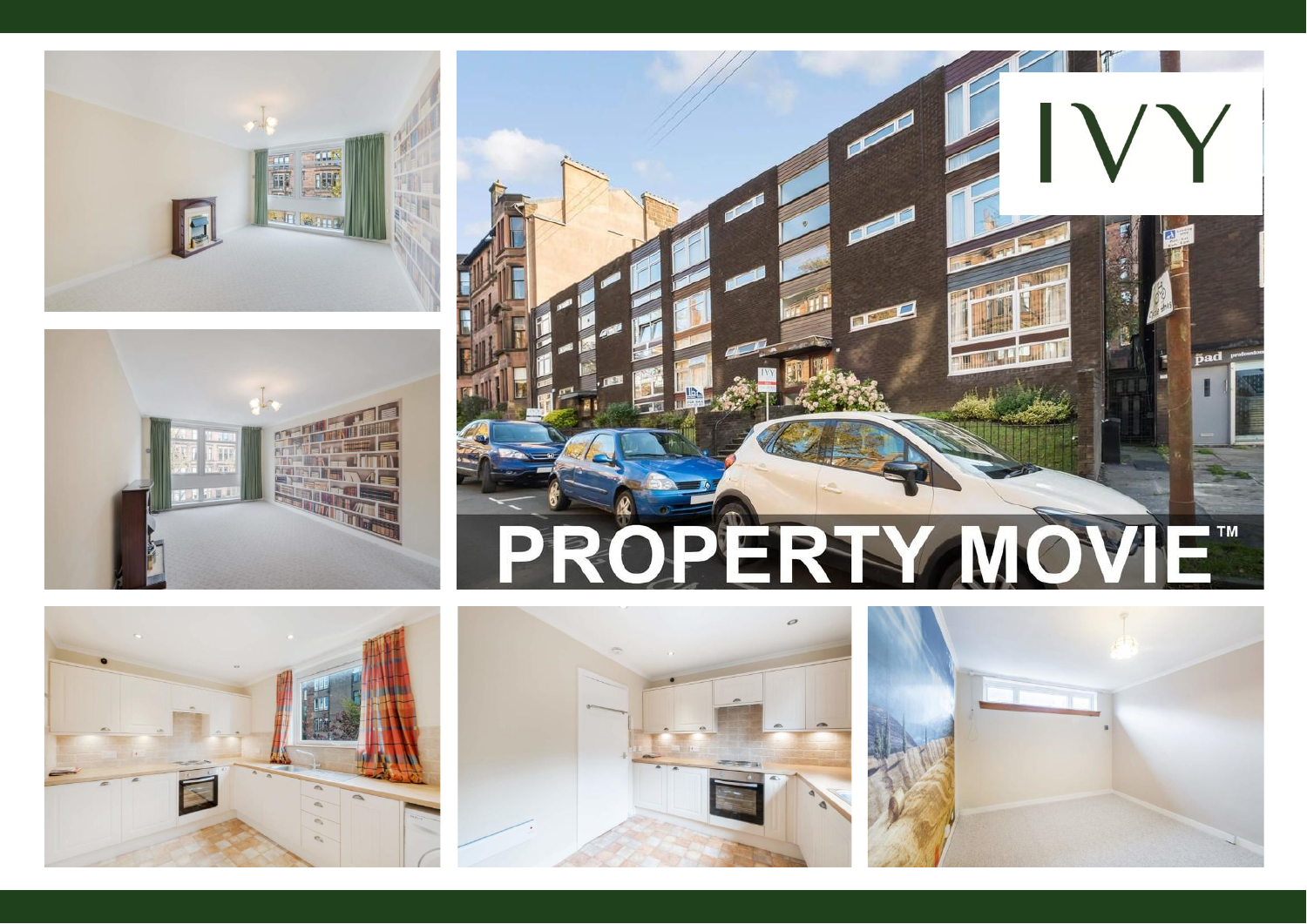



## Offers Over £149,000

2/2 71 Lauderdale Gardens Hyndland **Glasgow** G12 9QU

EPC Rating '13'

## SUPER CENTRAL 2 BEDROOM MID CENTURY TOP FLOOR APARTMENT LOCATED IN THE HEART OF HYNDLAND IN GLASGOW'S LEAFY WEST END.

Lauderdale Gardens is one of the quietest and most attractive Hyndland Drives with its tree lined central reservation, community park and cul de sac status. Locally there is an unrivalled selection of delis, cafes & restaurants -including Bakery by Zique, with Sainsburys Local on Novar Drive and further supermarkets at Crow Road Retail Park and Byres Road for Waitrose, Sainsburys & M&S, both a short walk away. Hyndland over-ground station is just a 5 minute walk for trains to the city centre, Edinburgh directly and Loch Lomond.

The building is accessed via security entry to the communal close and the property is located on the 2nd floor. The accommodation comprises; reception hall with 2 large, walk-in storage cupboards, spacious lounge with large south west facing windows which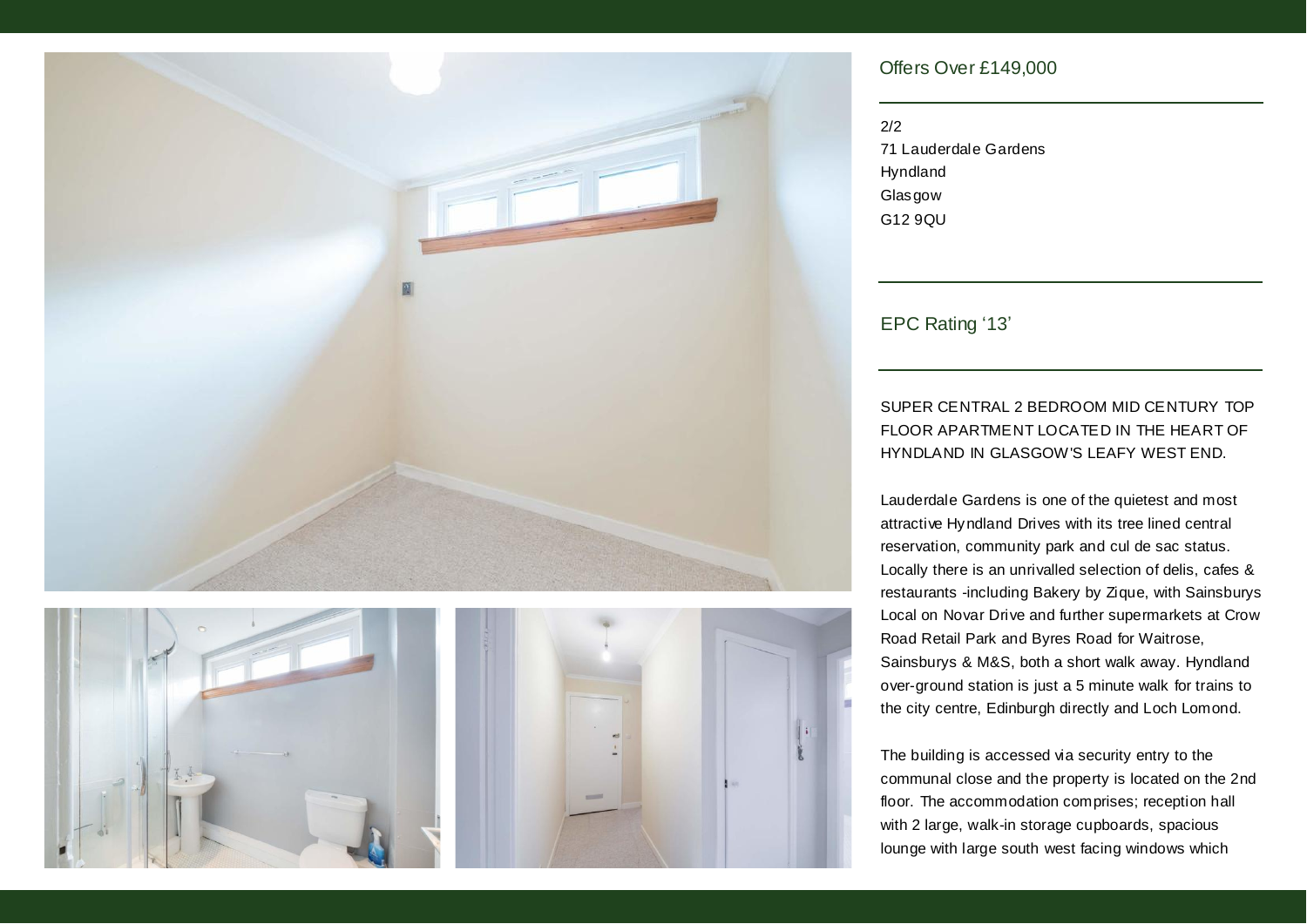



enjoy a tree-lined outlook, space to dine, dining kitchen, well proportioned master bedroom, bedroom 2 to the rear and to complete the layout there is a bright and stylish 3 piece shower room with rear facing window. The property benefits from double glazing and electric central heating and there are residents parking permits available on-street. To the rear there is a drying green, access to the refuse area and also access to the service lane.

The size and location of this apartment will suit 1st time buyers, investors and also those seeking a second home in the west end.

Great flat, great location.